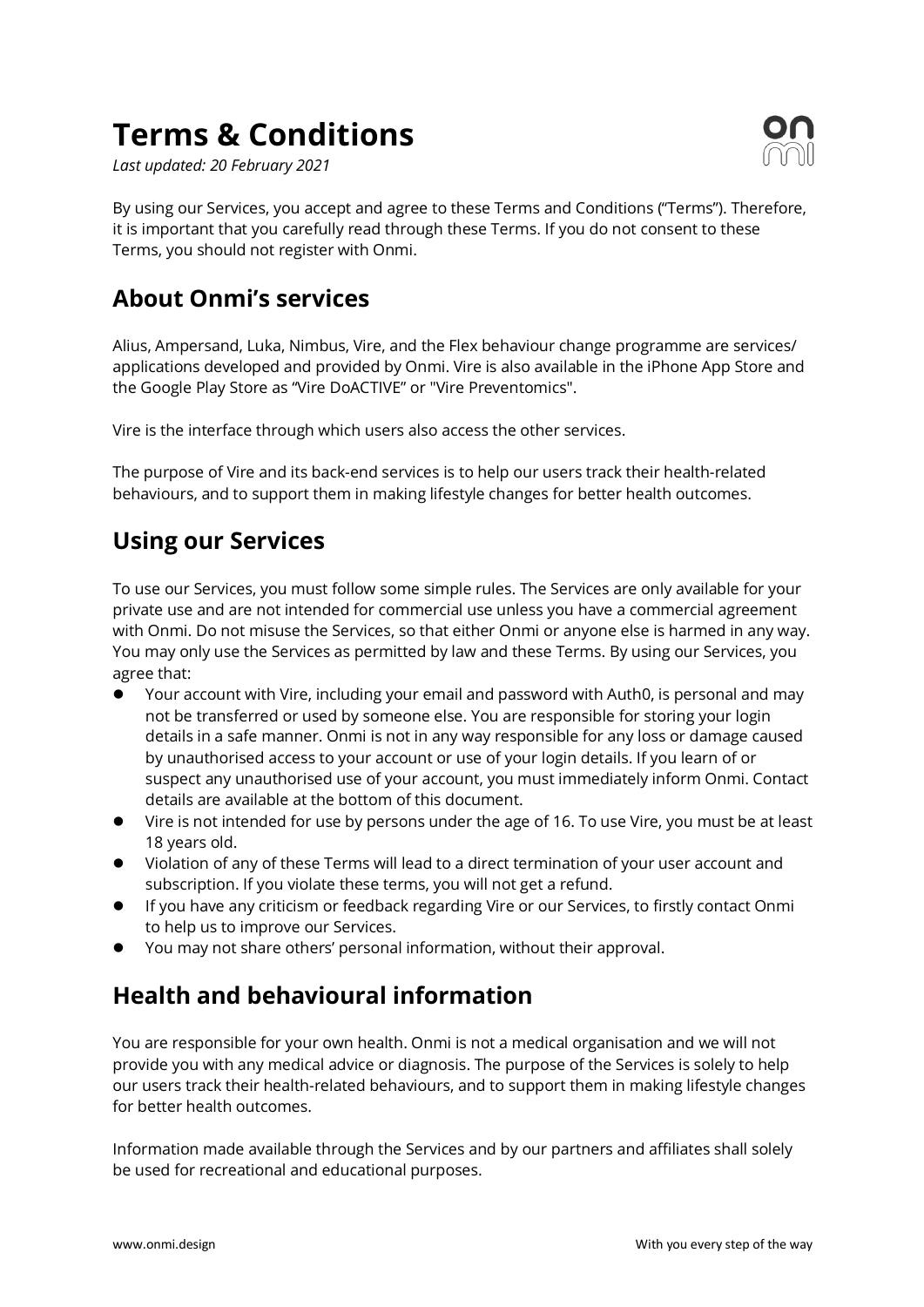Always consult with your doctor before starting an activity suggested by Vire or if you experience any pain or discomfort. Onmi cannot guarantee any health, weight and/or fitness results or improvements.

Our Services can be used by healthy adults as well as adults suffering from chronic conditions. Onmi consults with psychologists and medical experts in the creation of our behaviour change programmes. However, we cannot keep in account personal health conditions and limitations. Please take care in using our Services if you suffer from, or might suffer from, any medical condition that may be impaired by exercise or diet.

Onmi is not responsible for any personal injury or any other damages that may have been the result, direct or indirect, of any use or misuse of the Services.

#### **Intellectual property**

All rights in and to the Services, including any trademarks, service marks, trade names and copyrighted content (collectively "Intellectual Property") presented within the Services are the property of Onmi and/or third parties. You agree not to use Intellectual Property for any other purposes except for your use of the Services unless required otherwise by applicable mandatory law.

#### **Disclaimer and limitation of liability**

You use the Services at your own risk. The Services are provided "AS IS," without any warranties, and Onmi does not warrant that the Services and availability thereof will be uninterrupted or error-free. Onmi does not assume any responsibility for errors or omissions in the information or software or other documents, which is referenced by or linked to. References or links to third parties' websites are provided "as is" without warranty of any kind, either express or implied. In no event shall Onmi be liable for any indirect or consequential damages, except in cases of intentional misconduct or gross negligence. To the maximum extent permitted under applicable law, Onmi's aggregate liability for any direct damages shall be limited to the lesser of: 500 EUR.

#### **Miscellaneous**

You are not entitled to assign your rights and/or obligations under these Terms or use of the Services to any third party without Onmi's prior written consent.

Onmi is entitled to assign its rights and/or obligations under these Terms. Onmi reserves the right to refuse the Services to anyone for any reason at any time. Onmi may revise these Terms from time to time and the most current version will always be posted on Onmi's website.

Any and all material changes shall become into effect between you and Onmi upon your acceptance of such changes (e.g., by using the Services after such notification has been made to you).